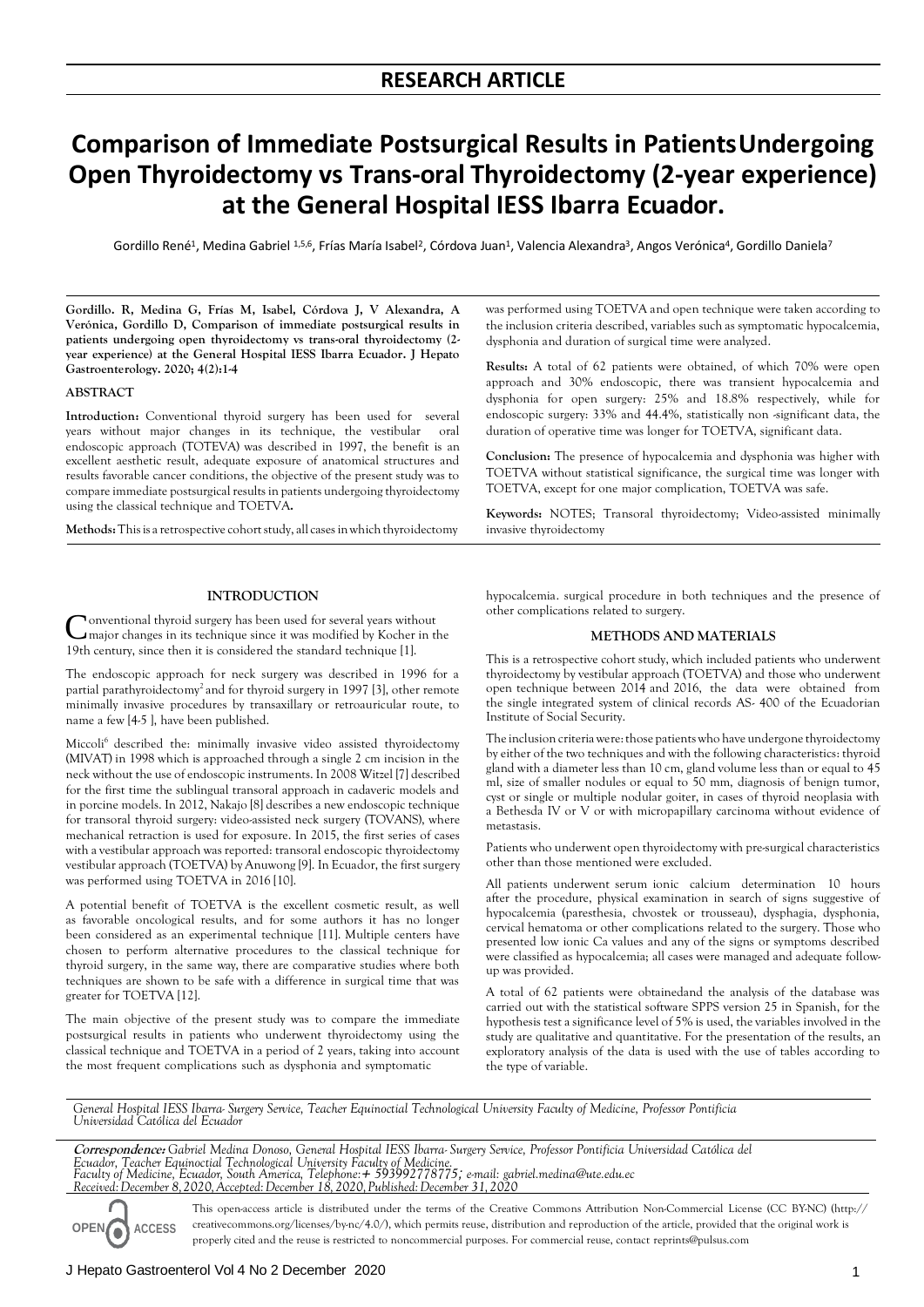#### **RESULTS**

Atotal of 62 patients were included, 90.3% (N = 56/62) female, and 9.7% (N = 6/62) male. The mean age was 49.96 ± 12.38 years, 95% CI (46.82; 53.11), the minimum age was  $28$  years and the maximum 74 years. Between the two techniques, the average duration of surgery was  $137.01 \pm 25.84$  minutes, 95% CI (131.02; 144.14), the minimum duration of surgery was 80 minutes and the maximum was 210 minutes.As general post-surgical complications, asymptomatic transient hypocalcemia was reported in 17 patients (27.4%), transient dysphonia in 25.8%; both reversed before hospital discharge.

The mean age in the open technique was  $52.00 \pm 12.53$  years with a 95% CI (48.18; 55.81) being the minimum of 31 years and the maximum of 74 years, with the highest concentration in the age group from 39 to 58 years of 47.72% (N = 21/44), in TOETVA the mean age was 39.64 ± 10.76 years with a 95% CI (39.64; 0.35) with an age minimum of 28 and maximum of 65 years, with the highest concentration in the age group of 28 to 58 years with 83% representativeness ( $N = 15/18$ ). (Table 1)

25.0% of the patients with open technique and 33.3% with TOETVA presented low ionic Ca values in the first and clinical determination of hypocalcemia, which was transient and reversed in all patients with normal ionic Ca values prior to discharge and without symptoms; 6 patients with open technique and 2 with TOETVA required supplemental oral calcium; 18.8% and 44.4% of the patients with open thyroidectomy and TOETVA respectively presented dysphonia at 8 hours after surgery, in all cases it reverted before discharge. (Table 2 and 3)

With open technique,  $63.63\%$  (N = 28/44) required total thyroidectomy, 29.54% (N = 13/44), partial and 52.27% (N = 23/44) emptying. For TOETVA,  $66.66\%$  (N = 12/18) required total surgery, 33.33% (N =  $6/18$ )

partial surgery and  $11.11\%$  (N = 2/18) voiding; the voiding performed was of the central level in both techniques (Table 4)

The average surgical time in the open technique was 129.77 minutes with a standard deviation of  $\pm$  21.40, a 95% CI (123.26, 136.27), the minimum time recorded was 80 minutes and the maximum time 180 minutes. For TOETVA, the mean was 156.67 minutes with a standard deviation of  $\pm$ 26.34 and a 95% CI (143.56; 169.78), the minimum time recorded was 120 minutes and the maximum was 210 minutes. (Table 5)

In order to perform hypothesis testing to analyze whether there are significant differences between the surgical time and ionic calcium between both techniques, normality tests were applied to verify the assumptions required by said techniques and thus be able to select the most appropriate; It was obtained that the surgical time and the ionic calcium for both techniques are not distributed in a normal way, with significance levels of 0.00 and 0.02 respectively, according to these results hypothesis tests are performed to analyze whether the TOETVA it is associated with the reduction of both the average duration and the ionic calcium, applying the Mann-Whitney U test of independent samples. For the average duration it is observed that if there is a significant difference between open thyroidectomy and trans-oral thyroidectomy with a p-value of 0.00; that is, the average time with open thyroidectomy is less than with TOETVA. For ionic calcium, the p-value was 0.810 higher than the significance level of 0.05, that is, there are no significant differences between both techniques. (Tables 6 and 7)

As additional complications in one patient, there was a tracheal perforation diagnosed on the 4th postoperative day with the TOETVA technique, which was managed with the placement of a trachestome for 3 weeks without subsequent complications, 1 cervical hematoma with open technique and with TOETVA without ventilatory compromise that was drained on

| Table 1 Age distribution according to the Surgical Technique Applied |
|----------------------------------------------------------------------|
|----------------------------------------------------------------------|

| $\sim$<br>Surgical technique |        | Half          | Standard<br>deviation             | Standard error of the mean |
|------------------------------|--------|---------------|-----------------------------------|----------------------------|
| Jpen                         | 21. ZI |               | 1 <i>.</i>                        | 1.88                       |
| rans-oral                    | 1 U    | Five<br>Four. | $\sim$<br>$\overline{ }$<br>LV.70 | ر.ء                        |

N: 62 patients for both techniques

|  | Table 2 Distribution of dysphonia according to the surgical technique used ( $> p = 0.05$ ) |
|--|---------------------------------------------------------------------------------------------|
|--|---------------------------------------------------------------------------------------------|

|           |            | Surgical technique |            |  |
|-----------|------------|--------------------|------------|--|
| Dysphonia | Open       | Trans-oral         | Total      |  |
| No N,%    | 36 (81.81) | 10(55.55)          | 46 (74.19) |  |
| Without,% | 8 (18.18)  | 8(44.44)           | 16(25.80)  |  |
|           |            |                    |            |  |

N 18,8% of patients for open technique and 44,4% for Trans-oral technique

**Table 3** Distribution of hypocalcemia according to the surgical technique used (p = 0.810)

|              | Surgical technique |             |            |
|--------------|--------------------|-------------|------------|
| Hypocalcemia | Open               | l rans-oral | Total      |
| No N.%       | 33 (75.0)          | 12 (66.67)  | 45 (72.58) |
| Without,%    | (25.0)             | ა (33.33)   | 17 (27.74) |

N: 25,0% of patients for open technique and 33,3% for Trans-oral technique

**Table 4** Distribution of the type of surgery according to the Surgical Technique

| Surgical technique       | <b>Total Surgery</b> |    | <b>Partial Surgery</b> |    | Emptying       |            |
|--------------------------|----------------------|----|------------------------|----|----------------|------------|
|                          | Yes                  | No | Y es                   | No | Yes            | Nc         |
| Open thyroidectomy       |                      | 10 |                        |    | $\overline{a}$ | twenty-one |
| Trans-oral thyroidectomy |                      |    |                        |    |                |            |

| <b>Table 5</b> Statistics for Surgical Time according to Surgical Technique ( $\epsilon$ p = 0.005) |
|-----------------------------------------------------------------------------------------------------|
|                                                                                                     |

| Surgical technique |    | Half                     | Standard deviation | Standard error of the mean |
|--------------------|----|--------------------------|--------------------|----------------------------|
| Open               | 44 | 129.77<br>$\overline{1}$ | 21.4C              | . . <u>.</u>               |
| rans-oral          | ∸  | 156.66                   | 26.3<br>℩⊿         | ے د                        |

N: 62 patients for the both techniques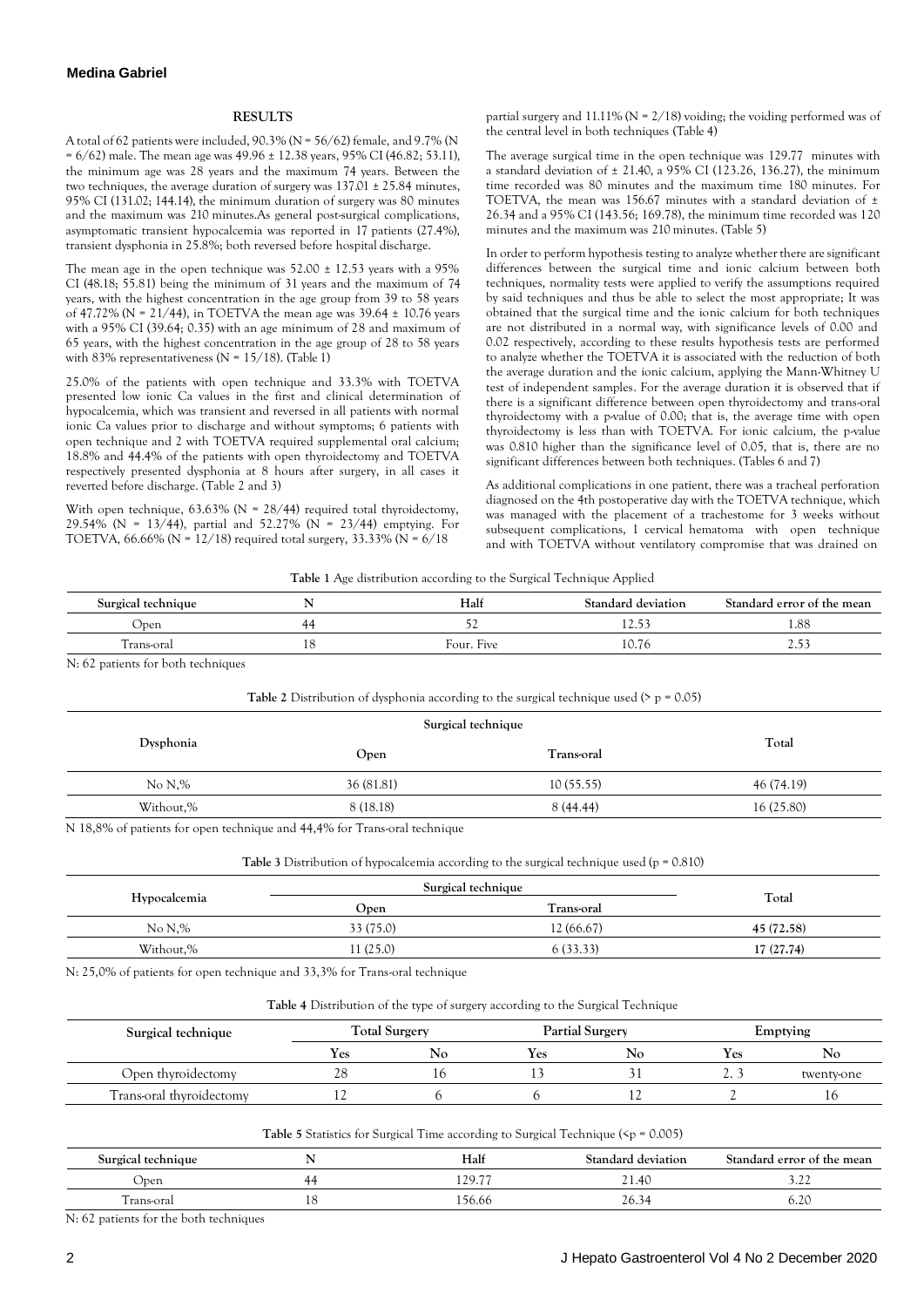## **Medina Gabriel**

**Table 6** Normality Tests (verification of assumptions)

| Normality tests    |               |              |    |        |  |
|--------------------|---------------|--------------|----|--------|--|
|                    |               | Shapiro-Wilk |    |        |  |
| Surgical technique | Variable      | Statistical  | gl | S.I.G. |  |
|                    | Duration      | 0.358        | 44 | 0.00   |  |
| Open               | Ionic Calcium | 0.284        | 44 | 0.00   |  |
|                    | Duration      | 0.211        | 18 | 0.02   |  |
| I rans-oral        | Ionic Calcium | 0.326        | 18 | 0.00   |  |

Sig: statistical significance p 0,00 to open technique and p 0,02 to Trans-oral technique

**Table 7** Hypothesis tests for the means of duration and ionic calcium.

|                    | Mann-Whitney U test |         | Mann-Whitney U test |         |
|--------------------|---------------------|---------|---------------------|---------|
| Surgical technique | Duration            |         | Ionic Calcium       |         |
|                    | Half                | p-value | Half                | p-value |
| Open               | 129.77              | 0.000   | 6.32                |         |
| Trans-oral         | 156.66              |         | 4.14                | 0.810   |

**Table 8** Other complications according to the surgical technique used

|                                                                                                 | Surgical technique |            |  |
|-------------------------------------------------------------------------------------------------|--------------------|------------|--|
| Other complications                                                                             | Open               | Trans-oral |  |
| TRACHEOSTOME PLACEMENT FOR COMPLICATED TRACHEAL FISTULA<br>WITH NECROSIS OF TRACHEAL CARTILAGES | 0(0.0)             | 1(5.6)     |  |
| CERVICAL HEMATOMA REQUIRING DRAINAGE AND CONTROL OF<br>HEMOSTASIA IN IMMEDIATE POST-SURGICAL    | 1(2.3)             | 1(2.3)     |  |
| CONVERSION TO OPEN SURGERY DUE TO DIFFICULT ACCESS OF<br>TUMORATION IN THE RIGHT LOBE           | 1(2.3)             | 0(0.0)     |  |
| DYSPHAGIA DURING HOSPITALIZATION, WHICH RESOLVES                                                | 1(2.3)             | 0(0.0)     |  |
| PATIENT ADMITTED FOR RESPIRATORY INSUFFICIENCY REQUIRING<br>POST-SURGICAL INTENSIVE THERAPY     | 2(4.6)             | 1(5.6)     |  |

N 11.5% to open technique and 13.5% to Trans-oral technique

the floor and was reviewed in the operating room without subsequent complications, a case of TOETVA required conversion to open surgery without subsequent complications, the presence of dysphagia in a patient with an open technique that reversed with general measures and swallowing therapy, 3 patients presented difficulty respiratory tract (2 in open technique and 1 in TOETVA) that required support for 24 hours in ICU secondary to post-extubation laryngospasm, which evolved adequately in the following days.(Table 8)

### **DISCUSSION**

The use of the TOETVA vestibular technique offers advantages in certain cases and good hemostatic control as well as results comparable to the classical technique12; In thyroidectomies performed under specific circumstances, such as in Graves' disease, cases of conversion have been reported due to hypervascularity secondary to said disease. [13] In our series, conversion was chosen in one patient due to the presence of a right lobe closely adhering to the posterior planes. .

The endoscopic approach offers adequate visualization and favorable control of hemostasis, 9 offering adequate exposure for patients requiring total thyroidectomy with emptying, as reported in the results of the study where a central dissection could be completed in those patients in whom the macroscopic characteristics of the gland in the intraoperative period led to the decision to complement the thyroidectomy with dissection through the vestibular approach; other minimally invasive techniques offer the same advantages as TOETVA and are safe in benign pathologies [14].

Regarding certain complications such as hypocalcemia evidenced in a not

inconsiderable percentage of thyroidectomies, [15] TOETVA does not seem to be a risk factor for its development according to the series reported by Anuwong9; in comparative studies in patients with thyroid neoplasia and with adequate selection criteria to perform TOETVA, postoperative complications as well as the oncological result were favorable and even comparable with classical thyroidectomy techniques [16], in the same way it is a technique with good results and few complications in patients with a diagnosis of papillary thyroid microcarcinoma, [17] data that are similar to those reported in our study, taking into account the appropriate selection criteria and that were similar for both techniques.

The minimally invasive approach was described for neck surgery approximately 25 years ago, as an option and alternative in those patients where a favorable cosmetic result can be obtained without altering an adequate procedure and resolution of the pathology [18], we evidence a low level of pain and since it is a NOTES technique, the esthetic result is excellent, except for a small 5 mm scar when a drain was placed.

Complications such as recurrent laryngeal nerve injury, infection, bleeding, superior laryngeal nerve injury occur in a similar way in this technique.[19] In our patients, no recurrent laryngeal nerve injuries were reported in either of the two groups, taking into account the criteria of selection applied and that patients who needed a more radical surgery and with a higher risk for major complications or associated injuries were not included; it was possible to identify and preserve important structures such as the laryngeal nerves and the parathyroid glands, with adequate vascular control and hemostasis. On the other hand, no spacers or special equipment are required for its realization.